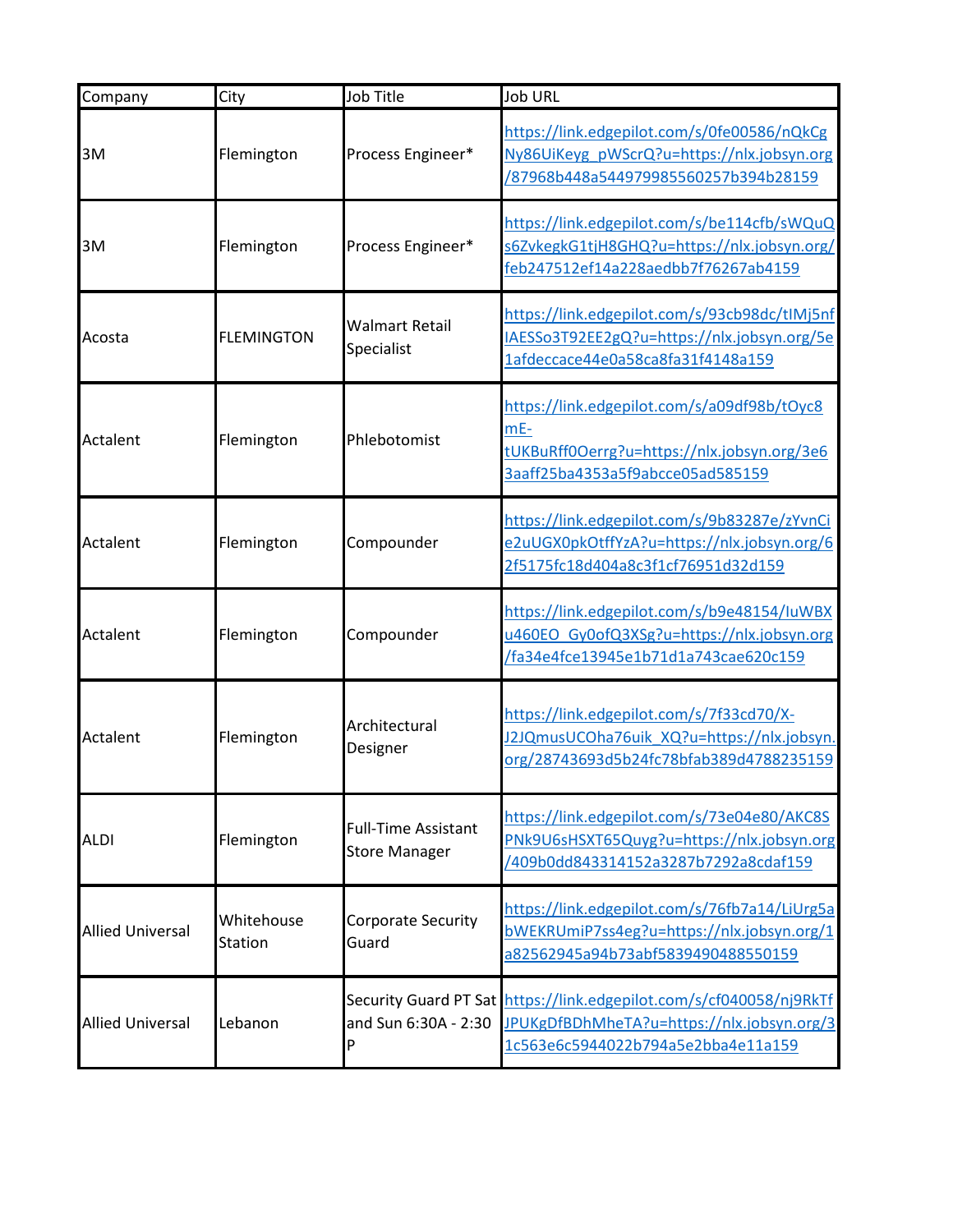| <b>Allied Universal</b> | Lebanon    | Security Guard 2nd<br>and 3rd Shift          | https://link.edgepilot.com/s/98d3d351/E6Eua<br>m5MF0CaEAIVbAmFbQ?u=https://nlx.jobsyn.o<br>rg/91599cfd290c4fd3984d3284c010f24a159                       |
|-------------------------|------------|----------------------------------------------|---------------------------------------------------------------------------------------------------------------------------------------------------------|
| <b>Allied Universal</b> | Lebanon    | Corporate Security<br>Guard                  | https://link.edgepilot.com/s/6e9f1cd2/kl1lxfNz<br>ekS8p0lX0rU9yA?u=https://nlx.jobsyn.org/dd1<br>43644db5047c2b60f0f84ccfadf18159                       |
| <b>Allied Universal</b> | Flemington | <b>Security Operations</b><br>Center Officer | https://link.edgepilot.com/s/9147866b/q3gQ5<br>5Lqg0eS7qSDM3ZkNQ?u=https://nlx.jobsyn.or<br>g/72fec53c7a5d4129b5a16b6246375cd6159                       |
| <b>Allied Universal</b> | Flemington | <b>Security Officer</b><br><b>Driving</b>    | https://link.edgepilot.com/s/841e9551/dloke7<br>n-<br>EkyDmR4eA3EcRg?u=https://nlx.jobsyn.org/9c<br>48dc93b5ed4c778583455c09f3cad2159                   |
| <b>Allied Universal</b> | Flemington | <b>Security Officer</b>                      | https://link.edgepilot.com/s/6d42d93e/dFDjuc<br>qzXk626SeoHJsREw?u=https://nlx.jobsyn.org/c<br>b58ff8fc5fb45db9b33ea6c34467f27159                       |
| <b>Allied Universal</b> | Flemington | <b>Hospital Security</b><br>Officer          | https://link.edgepilot.com/s/eb9c15ed/Alez9Jz<br>1gU6GXcMrTKgGOw?u=https://nlx.jobsyn.org/<br>8a0216ed41774d6988a5500f6d1665b0159                       |
| <b>Allied Universal</b> | Flemington | Corporate Security<br>Guard                  | https://link.edgepilot.com/s/bd1b6390/5uPe5<br>z8oP0eEAQngvYqPTw?u=https://nlx.jobsyn.org<br>/587e59d71472448f89489983bb59260d159                       |
| <b>Allied Universal</b> | Clinton    | <b>Security Operations</b><br>Center Officer | https://link.edgepilot.com/s/f6c966ec/fggOQ5<br>xeUk6cJl1qwNwaUg?u=https://nlx.jobsyn.org/<br>7329c32aad4d47898366d2310df2350c159                       |
| <b>Allied Universal</b> | Clinton    | and Sun 6:30A - 2:30<br>P                    | Security Guard PT Sat https://link.edgepilot.com/s/c55afede/Otn6r5<br>Em8ku2oNkspCzW8Q?u=https://nlx.jobsyn.org<br>/ed57992998354aee9860dfa0a83788c0159 |
| <b>Allied Universal</b> | Clinton    | Security Guard 2nd<br>and 3rd Shift          | https://link.edgepilot.com/s/0e3c1050/iZBnwn<br>3KuEmjqgOePgponw?u=https://nlx.jobsyn.org/<br>2810666a71f947a2913b6a6cac7d5d3a159                       |
| <b>Allied Universal</b> | Annandale  | and Sun 6:30A - 2:30<br>P                    | Security Guard PT Sat https://link.edgepilot.com/s/9a4aff7f/UGnxxhi<br>YKkGhkITj0SvfVA?u=https://nlx.jobsyn.org/6eb<br>ab1b0c7cb4152aec184efa679ed8e159 |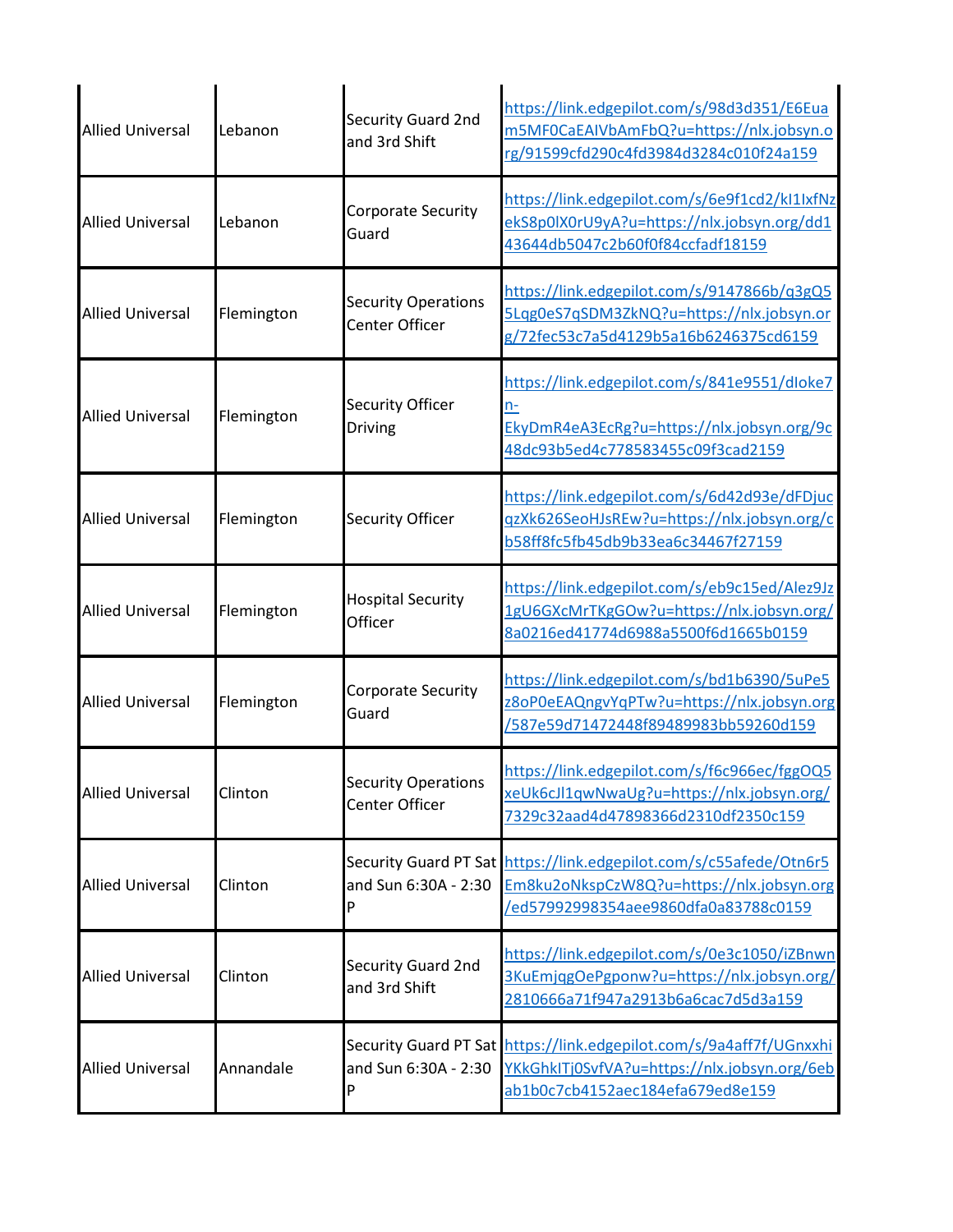| <b>Allied Universal</b>                | Annandale  | Security Guard 2nd<br>and 3rd Shift                    | https://link.edgepilot.com/s/7f79b2d9/iquO43<br>pmPk67 -<br>5QEy6kCQ?u=https://nlx.jobsyn.org/6f97fb6e1<br>cfc4c87a17402923d3802c9159   |
|----------------------------------------|------------|--------------------------------------------------------|-----------------------------------------------------------------------------------------------------------------------------------------|
| <b>Allied Universal</b>                | Annandale  | <b>GSOC Analyst</b>                                    | https://link.edgepilot.com/s/869a4cda/fH_kKs<br>a5IkKKCDcE1g-<br>lOg?u=https://nlx.jobsyn.org/0083cc68145745<br>50884aa74e88aca881159   |
| Alternatives, Inc.                     | Milford    | <b>Direct Support</b><br>Professional (DSP) -<br>GH 14 | https://link.edgepilot.com/s/f3dd9f0f/t36L2-<br>oyYkKiSMy3TCY5Ng?u=https://nlx.jobsyn.org/<br>789f445f948c45a3bdb431c964c18271159       |
| ATI Restoration,<br><b>LLC</b>         | Flemington | Senior Financial<br>Analyst                            | https://link.edgepilot.com/s/4fedbbed/kfaY0Sf<br>82kif8le9D5LdqQ?u=https://nlx.jobsyn.org/545<br>4c91f58be4353b011f26a3f73d193159       |
| ATI Restoration,<br><b>LLC</b>         | Flemington | <b>Regional Manager</b>                                | https://link.edgepilot.com/s/4875ae52/4xgChs<br>nleUmlcdyihrFpjA?u=https://nlx.jobsyn.org/83<br>1f9bacaf824bf499fc1ad1fcd1f7a3159       |
| ATI Restoration,<br><b>LLC</b>         | Flemington | Office Manager -<br>Flemington NJ                      | https://link.edgepilot.com/s/30ced17d/w hW<br>1nABD0OU3FAUgGo8IQ?u=https://nlx.jobsyn.<br>org/5861588d68a44e79ae1cb2e68390f62b159       |
| Aveanna                                | Flemington | <b>Registered Nurse</b><br>(RN)                        | https://link.edgepilot.com/s/b53797b4/XOxFSz<br>3iD0mckTFJNOptBg?u=https://nlx.jobsyn.org/b<br>45ef699799042e780e61e85bcd3562d159       |
| Aveanna                                | Flemington | <b>Licensed Practical</b><br>Nurse (Lpn)               | https://link.edgepilot.com/s/4184e162/ala1jD<br>VWZEqAVaZct2KL2A?u=https://nlx.jobsyn.org/<br>eeff7cabc0a0450ca563d54bb17d0dbf159       |
| <b>Bartlett Tree</b><br><b>Experts</b> | Lebanon    | <b>Arborist Ground</b><br>Person                       | https://link.edgepilot.com/s/4da5fbb2/2Hh7lu<br>$N-$<br>vECo8SV0mMJWvg?u=https://nlx.jobsyn.org/5<br>c280ad3e8694aea8d8a03b32556638f159 |
| <b>Bausch Health</b>                   | Annandale  | <b>Treasury Analyst</b>                                | https://link.edgepilot.com/s/a1a43566/Fef938<br>54c0y77S3i q9BmA?u=https://nlx.jobsyn.org/<br>041ca63103fc4ecdbc9761ae5841c7a2159       |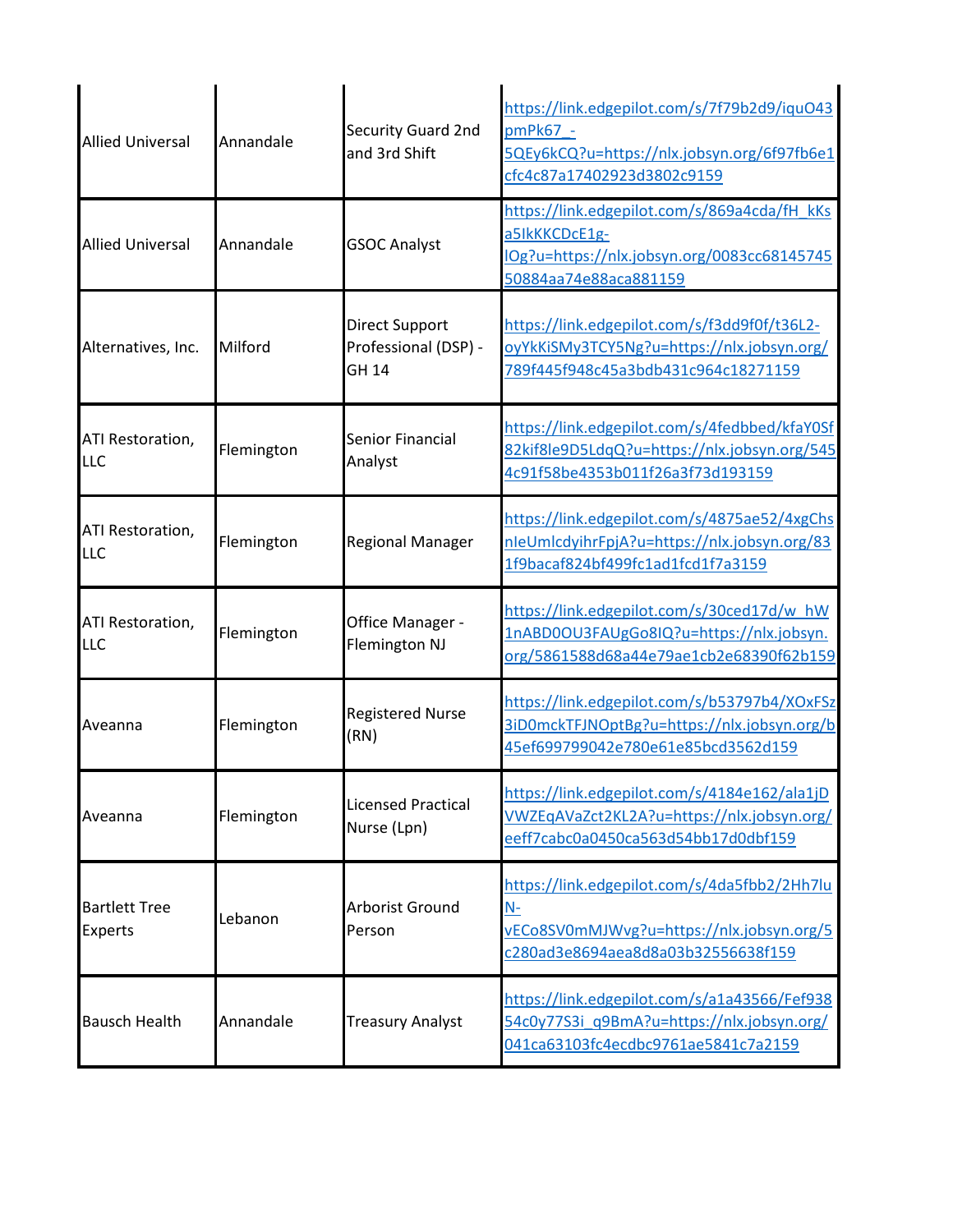| <b>Bausch Health</b>                       | Annandale  | Senior Manager,<br><b>Strategic Accounts -</b><br>Solta North America               | https://link.edgepilot.com/s/2bfd9baa/3yL32a<br>rXS0mSQzNLCAnOWA?u=https://nlx.jobsyn.or<br>g/3b67a0e13cc64b0389697b8c22d02165159     |
|--------------------------------------------|------------|-------------------------------------------------------------------------------------|---------------------------------------------------------------------------------------------------------------------------------------|
| <b>Bausch Health</b>                       | Annandale  | Senior Director,<br><b>Clinical Affairs</b>                                         | https://link.edgepilot.com/s/4e93089c/ulgXZ0<br>APJ0SvMJMm3UdbcA?u=https://nlx.jobsyn.org<br>e7f6b8027fee4a1288287b7ffdb970c7159      |
| <b>Bausch Health</b>                       | Annandale  | <b>Financial Analyst I</b>                                                          | https://link.edgepilot.com/s/4f8115c5/UQQ-jj-<br>UIE E1nxtw8krpw?u=https://nlx.jobsyn.org/a1<br>e6260cbf3742109ef64feca306574f159     |
| <b>Bausch Health</b>                       | Annandale  | Director, Strategic<br>Accounts and<br>Physician Relations -<br>Solta North America | https://link.edgepilot.com/s/10ca6ab2/ji6TEzH<br>V kiDm9j5LQnqEg?u=https://nlx.jobsyn.org/0b<br>0eb5e96c3a4bee903759e153b3f8e2159     |
| <b>Best Buddies</b><br>International, Inc. | Flemington | Deputy Director,<br>Communications and<br>Stewardship                               | https://link.edgepilot.com/s/cf4d4835/4YU094<br>yOuEa9WTe9OgZCAw?u=https://nlx.jobsyn.org<br>2f00d4f75b3044519315674b4746a9e2159      |
| <b>BJs Wholesale</b><br>Club               | Flemington | <b>Meat Manager</b>                                                                 | https://link.edgepilot.com/s/ee9891a5/2TEeW<br>cup9EuNjii-<br>PITwAQ?u=https://nlx.jobsyn.org/88b21955ff3<br>9488b8dbe140e9510b9f7159 |
| <b>Burlington</b>                          | Flemington | <b>Retail Store</b><br>Supervisor                                                   | https://link.edgepilot.com/s/49f0b275/3T8Aiz<br>gKnEWd8zAlIOsIIQ?u=https://nlx.jobsyn.org/e<br>5c25a7e2b824e3cad3e136f9388d5a4159     |
| <b>Burlington</b>                          | Flemington | <b>Retail Store Closing</b><br>Lead                                                 | https://link.edgepilot.com/s/f69284b1/jX8nvw<br>7nXEGtrXqlYMPJvQ?u=https://nlx.jobsyn.org/6<br>907509282264ff38b0eb29ae8bb817f159     |
| <b>Burlington</b>                          | Flemington | <b>Retail Sales Associate</b>                                                       | https://link.edgepilot.com/s/d2b2bf79/84HIbe<br>dje0SqzofX6OssZw?u=https://nlx.jobsyn.org/2<br>309db0eff0e4d538b2928665fc03cd9159     |
| Burlington                                 | Flemington | <b>Retail Receiving</b><br>Associate                                                | https://link.edgepilot.com/s/d4a845fa/lqAU8c<br>Z33kqOxoGiUtJbPA?u=https://nlx.jobsyn.org/4<br>bc460c3387f46d7b58a9a56d25abf14159     |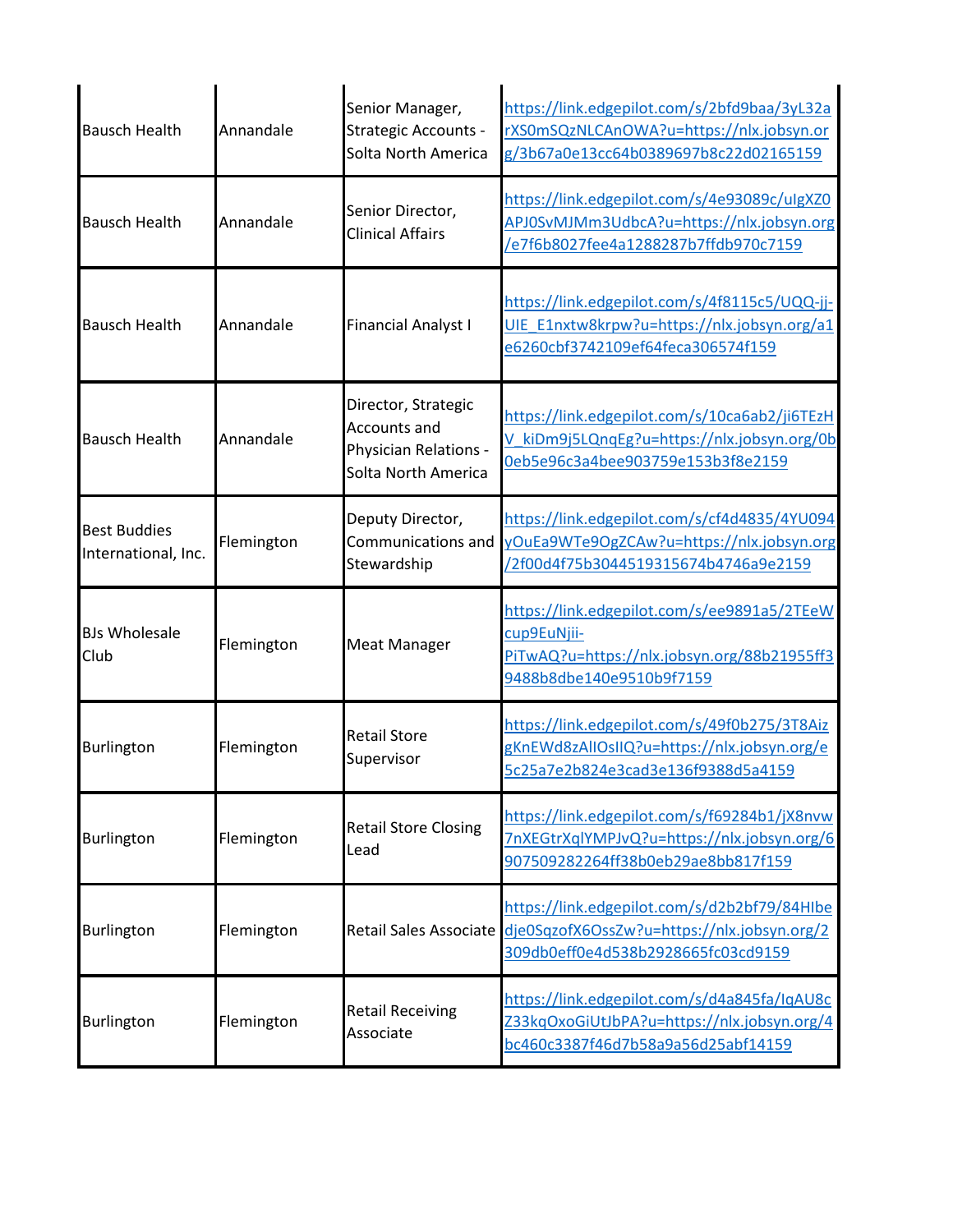| Burlington             | Flemington                   | <b>Cashier Associate</b>                                                                         | https://link.edgepilot.com/s/d9f6a4a7/OD6hjD<br>oFiEmt94kVY5HNRQ?u=https://nlx.jobsyn.org/<br>b30187feac1b4c869a32822f483dd949159     |
|------------------------|------------------------------|--------------------------------------------------------------------------------------------------|---------------------------------------------------------------------------------------------------------------------------------------|
| C&A Industries,<br>LLC | Flemington                   | RN / REGISTERED<br>NURSE / OR RN /<br>PERIOPERATIVE RN /<br><b>OR NURSE</b>                      | https://link.edgepilot.com/s/c363db5a/A6aytP<br>pIV0SoCcTzgqWPkQ?u=https://nlx.jobsyn.org/<br>bf7d40a14385421e9e41215b58b92437159     |
| C&A Industries,<br>LLC | Flemington                   | <b>CRISIS X-RAY TECH</b>                                                                         | https://link.edgepilot.com/s/1ef9919f/hbQwaL<br>NFpEuZk0l-<br>42Ndpw?u=https://nlx.jobsyn.org/e446c1626d<br>58407c9e40352dce0b7fb4159 |
| Chubb                  | Whitehouse<br><b>Station</b> | <b>VPIT HR</b><br>Transformation                                                                 | https://link.edgepilot.com/s/33429669/tNydl<br>muaTk2tMWfP8SNJpw?u=https://nlx.jobsyn.or<br>g/81e145c8e03d4d16bdaffea13c2effaf159     |
| Chubb                  | Whitehouse<br>Station        | Streamline<br>Underwriter                                                                        | https://link.edgepilot.com/s/2151a989/zSSbZE<br>tCZE OqTPi-<br>df6Hw?u=https://nlx.jobsyn.org/9eb69e72dbd<br>c40b9af53c3220fc60ca3159 |
| Chubb                  | Whitehouse<br>Station        | <b>Solution Architect</b><br>Oracle HCM                                                          | https://link.edgepilot.com/s/ea1e2c21/prvJQz<br>77V0aZLjP74cOfBw?u=https://nlx.jobsyn.org/2<br>3387d6f5ba14bcb9d61b74cc2b074f2159     |
| Chubb                  | Whitehouse<br>Station        | <b>Security Lead Oracle</b><br><b>HCM</b>                                                        | https://link.edgepilot.com/s/2465f889/bpxfuD<br>2Fxki4jZb9ZC8RrQ?u=https://nlx.jobsyn.org/e1<br>979120045b443ca4404f2d5d0e222c159     |
| Chubb                  | Whitehouse<br>Station        | <b>PRS Operations</b><br>Supervisor                                                              | https://link.edgepilot.com/s/18953346/PPkYZJ<br>uVOESOcPFETBB-<br>cA?u=https://nlx.jobsyn.org/3606ad0e967740<br>2c880b29b4b04f0b85159 |
| Chubb                  | Whitehouse<br>Station        | Lead HCM Cloud<br>Developer                                                                      | https://link.edgepilot.com/s/73b6539f/nVFIFA<br>aDzEK2 Wc1l7-<br>Z6g?u=https://nlx.jobsyn.org/4307b46903934c<br>7bb97dce932d927f42159 |
| Chubb                  | Whitehouse<br><b>Station</b> | <b>Business</b><br>Development<br>Manager - Personal<br>Lines                                    | https://link.edgepilot.com/s/fb3f6852/GQdY0E<br>4VrkOlE8DykuFGbw?u=https://nlx.jobsyn.org/<br>d2a5968fcbd54a238408ad4a41d0e8bd159     |
| Chubb                  | Whitehouse<br>Station        | <b>Assistant Vice</b><br>President, Claim<br>Manager,<br><b>Professional Liability</b><br>Claims | https://link.edgepilot.com/s/7ad5a2a9/vNIui0f<br>laUCp8CxetEF aA?u=https://nlx.jobsyn.org/9c<br>cbc38f6cb54cc29a045420b92afabb159     |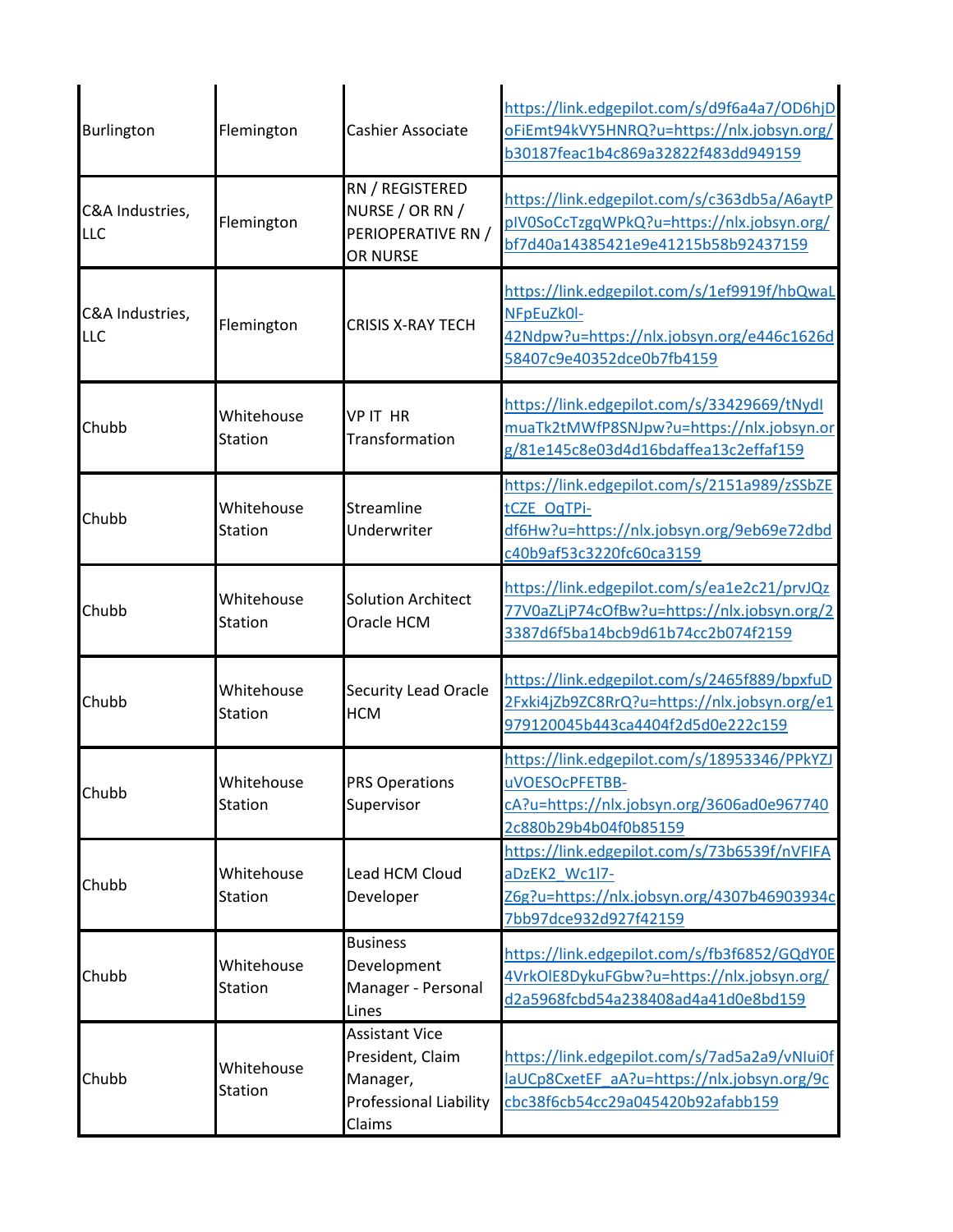| Chubb                                    | Whitehouse<br>Station | Administrative<br>Assistant               | https://link.edgepilot.com/s/72612d2c/FlVR40<br>nLfUufqjEqwqW6Iw?u=https://nlx.jobsyn.org/<br>02c8ab837b364a668d8234705b212b54159            |
|------------------------------------------|-----------------------|-------------------------------------------|----------------------------------------------------------------------------------------------------------------------------------------------|
| Cognizant<br>Technology<br>Solutions     | Whitehouse<br>Station | Informatica<br>Developer                  | https://link.edgepilot.com/s/610ddec2/Z1XY-<br>dH4K0Sz3q-9-<br>PMR1g?u=https://nlx.jobsyn.org/bcfa23d650e<br>541429554de0afa40fe83159        |
| Construction<br>Specialties, LLC         | Lebanon               | Key Account<br>Manager                    | https://link.edgepilot.com/s/eddfb21c/9YuHI5<br>9y2Emyla9dgD14hw?u=https://nlx.jobsyn.org/<br>2805ea768f51438495781bc841e3edee159            |
| Curia                                    | Lebanon               | <b>Quality Control</b><br>Analyst III     | https://link.edgepilot.com/s/7f945e40/wU0u4<br><b>SIEcEWUOB-</b><br>6mCr5JQ?u=https://nlx.jobsyn.org/1744c9b1d<br>e8a4fbbb436288d119fe13c159 |
| Curia                                    | Lebanon               | <b>Analytical Chemist II</b>              | https://link.edgepilot.com/s/2b47bb6d/yLi ig<br>tvkW7rN1FhtnPSQ?u=https://nlx.jobsyn.org/6<br>4f8381c156944a4b2d73aed944649e8159             |
| <b>CVS Health</b>                        | Flemington            | <b>Staff Pharmacist FT</b>                | https://link.edgepilot.com/s/e5b7cb28/GccEh3<br>dvbE pLJ3NrX4X0Q?u=https://nlx.jobsyn.org/1<br>a08ae32e5904969942ce74bebc74943159            |
| <b>CVS Health</b>                        | Flemington            | Operations<br>Supervisor                  | https://link.edgepilot.com/s/5425cd58/ ZGZx<br>HgdQ020171SzVbufA?u=https://nlx.jobsyn.org<br>/52c7578db9654d59a9ee144a236e3f89159            |
| <b>CVS Health</b>                        | Flemington            | Operations<br>Supervisor                  | https://link.edgepilot.com/s/29de0470/fn0jxv<br>VFFki3lj6KZF-<br>DcQ?u=https://nlx.jobsyn.org/a1174cc961974<br>40ea687d1ebb2157040159        |
| <b>CVS Health</b>                        | Flemington            | <b>Operations Manager</b>                 | https://link.edgepilot.com/s/ae221268/nb i9<br>m7hdkykjG6iyaKgNw?u=https://nlx.jobsyn.org<br>/4673be31776b416a90d80d22747c13f0159            |
| <b>Driveline Retail</b><br>Merchandising | Lambertville          | Retail Merchandiser -<br><b>Bilingual</b> | https://link.edgepilot.com/s/14951c41/ TFTW<br>feK-Oqt-<br>AYzWynVUA?u=https://nlx.jobsyn.org/9e4a5e<br>b2065b4d57b85335fc6af5561d159        |
| <b>Driveline Retail</b><br>Merchandising | Lambertville          | <b>Master Retail</b><br>Merchandiser      | https://link.edgepilot.com/s/aaeab509/A3fCW<br>DCKuUO6v5i1yJsu2Q?u=https://nlx.jobsyn.org<br>/be55f9b2132f4891bcf2ff03d8587a7d159            |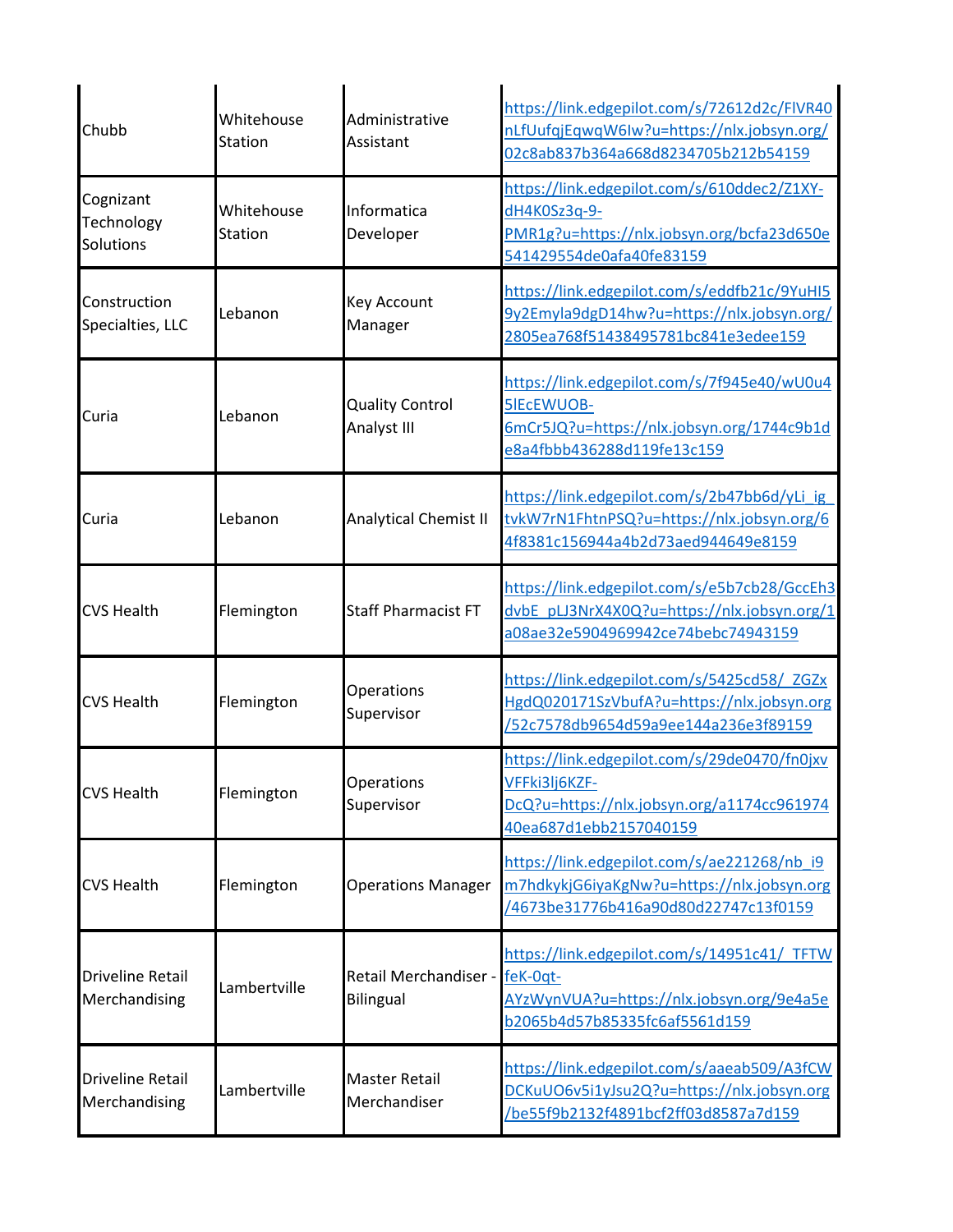| <b>Driveline Retail</b><br>Merchandising          | Lambertville         | <b>Master Retail</b><br>Merchandiser                                   | https://link.edgepilot.com/s/8b833666/Aw2p4<br>e1xDE kTfU6XBo8YQ?u=https://nlx.jobsyn.org<br>/5ef95e0fd4b6426698ff395489d55e5d159     |
|---------------------------------------------------|----------------------|------------------------------------------------------------------------|---------------------------------------------------------------------------------------------------------------------------------------|
| <b>Driveline Retail</b><br>Merchandising          | Lambertville         | <b>Flex Retail</b><br>Merchandiser                                     | https://link.edgepilot.com/s/faaf095e/LJIGtwe<br>K5Uab4AerjReqzQ?u=https://nlx.jobsyn.org/cf<br>42e20ae2ac46b89baf30b3f8826b0c159     |
| <b>Driveline Retail</b><br>Merchandising          | Lambertville         | <b>Flex Retail</b><br>Merchandiser                                     | https://link.edgepilot.com/s/591c0937/cA-<br>P qJGvUuwanR9uwpESw?u=https://nlx.jobsyn.<br>org/4d37d7904e664f79b5ea8a6c602864c6159     |
| <b>Driveline Retail</b><br>Merchandising          | Lambertville         | <b>Flex Retail</b><br>Merchandiser                                     | https://link.edgepilot.com/s/ee346b7c/rinS3zZ<br>X9Ea9azyVWidlpg?u=https://nlx.jobsyn.org/91<br>a37e7cd3104f229f4bee2a55aef643159     |
| ExxonMobil                                        | Annandale            | <b>Performance Testing</b><br>Automotive<br>Technician<br>(Mechanic) 1 | https://link.edgepilot.com/s/62485f78/VDCY1<br>acqlUabCwulrD-<br>1bg?u=https://nlx.jobsyn.org/611e4f74ac4d44<br>06b837f36be5525773159 |
| Ferrellgas                                        | <b>Three Bridges</b> | Service Scheduler                                                      | https://link.edgepilot.com/s/6316bfb6/gnmitw<br>YCMEiCnePSW1k74g?u=https://nlx.jobsyn.org/<br>02e920f957c249ae8f352a4c0d719447159     |
| Ferrellgas                                        | <b>Three Bridges</b> | Service Scheduler                                                      | https://link.edgepilot.com/s/bebd5e3e/cz0KCA<br>YBk0uL7F-gH-<br>nDRQ?u=https://nlx.jobsyn.org/675e75f9a749<br>4ca3b27d1bc97e81d59f159 |
| Ferrellgas                                        | <b>Three Bridges</b> | <b>General Laborer</b>                                                 | https://link.edgepilot.com/s/ad6116e2/TcDwLf<br>tyGEq5cnOp4yAz-<br>w?u=https://nlx.jobsyn.org/008d3ea7ae5d4a0<br>09a8ad6076c0b926d159 |
| Ferrellgas                                        | <b>Three Bridges</b> | <b>General Laborer</b>                                                 | https://link.edgepilot.com/s/6033a9c9/oOP_SI<br>UiykKrtANS3O598Q?u=https://nlx.jobsyn.org/5<br>cf4fb8185a448f5b0c1da0a6d9e9551159     |
| <b>Fresenius Medical</b><br>Care North<br>America | Flemington           | <b>PCT</b>                                                             | https://link.edgepilot.com/s/1a65c38a/cVOgvI<br>4BNkSKl9pvBJIbJA?u=https://nlx.jobsyn.org/15<br>372205d3a44ad6a1176befaa44d9e4159     |
| <b>Goddard School</b>                             | Clinton              | <b>Assistant Teacher</b>                                               | https://link.edgepilot.com/s/316c945a/ZiWIQ<br>NSxYUGRIKHHvLDLdg?u=https://nlx.jobsyn.org<br>68fa89547a624a76930786ff2c96e06a159      |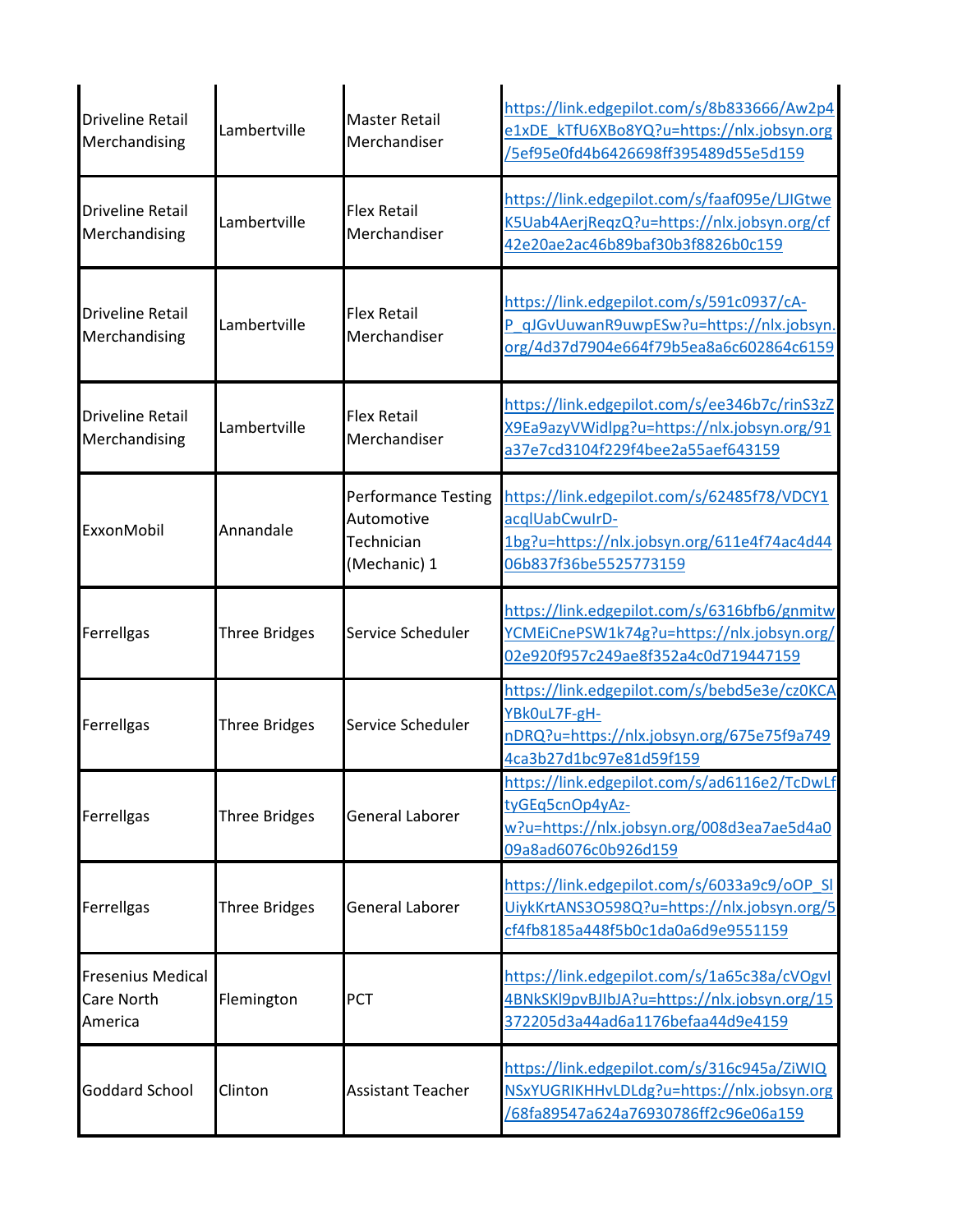| <b>Goddard School</b>                                      | <b>CLINTON</b>               | Lead Teacher                          | https://link.edgepilot.com/s/2114c29c/71926y<br>8RQEW0bwv06M -<br>1w?u=https://nlx.jobsyn.org/2f1cd87138b847<br>3992d00f426e8db5e7159 |
|------------------------------------------------------------|------------------------------|---------------------------------------|---------------------------------------------------------------------------------------------------------------------------------------|
| <b>Green Power</b><br>Energy                               | Flemington                   | Solar PV Designer                     | https://link.edgepilot.com/s/e193c2d4/JyHKgS<br>wJokK1_oFo63scIA?u=https://nlx.jobsyn.org/f7<br>720a0ad3a44dda855676b397e4893f159     |
| <b>Green Power</b><br>Energy                               | Flemington                   | <b>Canvassing Manager</b>             | https://link.edgepilot.com/s/3cba74f0/8EoYRh<br>Gcr0ChcjDaylH9Hg?u=https://nlx.jobsyn.org/ac<br>5067aaa15d44158d190ee951bf2584159     |
| <b>Hunterdon Central</b><br><b>Regional High</b><br>School | Flemington                   | <b>House Office</b><br>Secretary      | https://link.edgepilot.com/s/6593826d/ME3Ke<br>SfFNkSZkjqbxK3EkA?u=https://nlx.jobsyn.org/4<br>d2ad3e4e6ac4df5aa710d2977b91d01159     |
| Hunterdon Health<br>Care System                            | Whitehouse<br>Station        | <b>Medical Assistant</b><br>Certified | https://link.edgepilot.com/s/9deef262/silzvLJQ<br>ZEKe-<br>5Lx atusw?u=https://nlx.jobsyn.org/c8f0c1cc3<br>03243f4afc834b6d4921f45159 |
| Hunterdon Health<br>Care System                            | Whitehouse<br><b>Station</b> | Lifeguard                             | https://link.edgepilot.com/s/c9156cb4/BJOlLu<br>DbLESMJdwWvy4TrQ?u=https://nlx.jobsyn.org<br>/52a3d7dcdb2e41eda59be45b668a71dd159     |
| Hunterdon Health<br>Care System                            | Milford                      | <b>Faculty Physician</b>              | https://link.edgepilot.com/s/8f1b9901/BUUDt<br>nkJ EeihFmucWBrCQ?u=https://nlx.jobsyn.org<br>/c31a18948ef34d8b8daf9d6157be0f8d159     |
| Hunterdon Health<br>Care System                            | Flemington                   | <b>UR Insurance</b><br>Representative | https://link.edgepilot.com/s/4c2216d8/ Nvj1S<br>0mD06WO0spBwq0lA?u=https://nlx.jobsyn.or<br>g/db3427e0c41e4d65bfaf36d88f13c8c5159     |
| Hunterdon Health<br>Care System                            | Flemington                   | RN - Operating Room                   | https://link.edgepilot.com/s/1c171c7a/vP4zOP<br>BBx0WAbRCcaRr7Yw?u=https://nlx.jobsyn.org<br>/a26370bc06b9460895291845c64133af159     |
| Hunterdon Health<br>Care System                            | Flemington                   | RN - Operating Room                   | https://link.edgepilot.com/s/e811c419/azESDY<br>Zt8E roDzHMU9TmA?u=https://nlx.jobsyn.org<br>/b30cdbe24db64258af7192fc7768cb2f159     |
| Hunterdon Health<br>Care System                            | Flemington                   | RN - Operating Room                   | https://link.edgepilot.com/s/b9656a3a/gOUv5<br>0Sqa0CC YUSEwibVA?u=https://nlx.jobsyn.org<br>/297fa65a00444c418704d5a4a51bbcd9159     |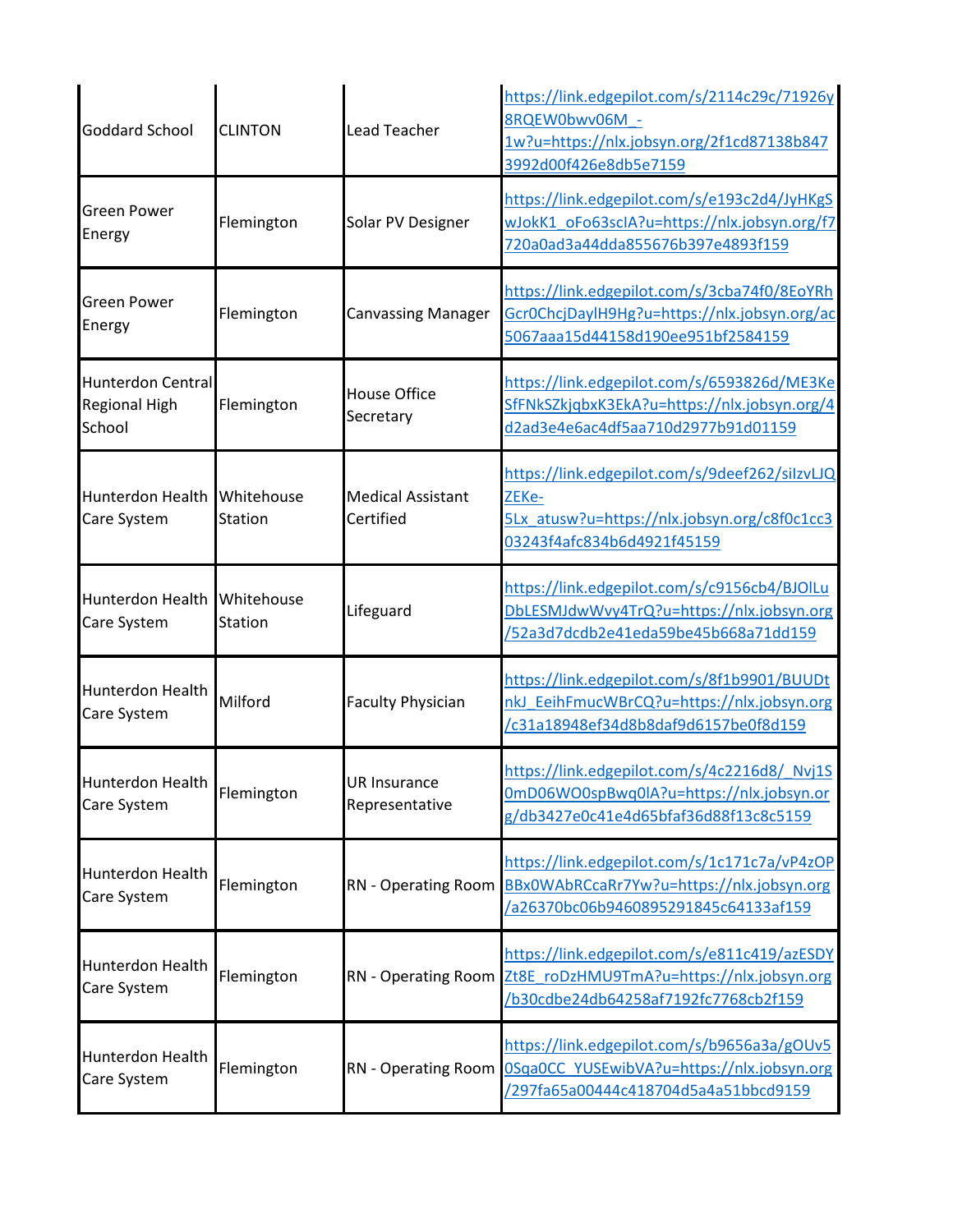| <b>Hunterdon Health</b><br>Care System | Flemington            | Radiographer                                     | https://link.edgepilot.com/s/de648d79/FhszD8<br>2YoUeGyxbwSVkFDA?u=https://nlx.jobsyn.org/<br>45fc8416b32e4d83971b4177784da2b3159 |
|----------------------------------------|-----------------------|--------------------------------------------------|-----------------------------------------------------------------------------------------------------------------------------------|
| <b>Hunterdon Health</b><br>Care System | Flemington            | Program Coordinator                              | https://link.edgepilot.com/s/e2dc3b68/xZj5HJ<br>BqXkSot9qjGbn9mA?u=https://nlx.jobsyn.org/<br>6e7cad7eead64dabbbc0921fc0d353ed159 |
| <b>Hunterdon Health</b><br>Care System | Flemington            | PC Analyst                                       | https://link.edgepilot.com/s/b934cf40/-<br>VembhmHq0ur8sLoicZI1Q?u=https://nlx.jobsy<br>n.org/f1a41ee110ec4e41b7ccf0ba6b4acf1d15  |
| <b>Hunterdon Health</b><br>Care System | Flemington            | <b>Patient Service</b><br>Coordinator            | https://link.edgepilot.com/s/80461434/Us1JC<br>H7I0EuU6qMddOv20Q?u=https://nlx.jobsyn.or<br>g/5d7f87d4408945dfab0b7f3092d0edda159 |
| Hunterdon Health<br>Care System        | Flemington            | <b>Outpatient LPN</b>                            | https://link.edgepilot.com/s/a9b69576/VuZmu<br>FOAcEO0OsmARCbKfQ?u=https://nlx.jobsyn.or<br>g/f5b90b16bf4f434899d66a8a05295bde159 |
| <b>Hunterdon Health</b><br>Care System | Flemington            | <b>Medical Assistant</b><br>Non Certified        | https://link.edgepilot.com/s/adcc6c6f/DkaVIfw<br>jr0OaE3GQbJbOJQ?u=https://nlx.jobsyn.org/f5<br>66a2c1916549d998bb40a4c23b62f5159 |
| <b>Hunterdon Health</b><br>Care System | Flemington            | <b>Medical Assistant</b><br><b>Non Certified</b> | https://link.edgepilot.com/s/7405dc02/YxbygY<br>d4x0eNV2JrSGTxZw?u=https://nlx.jobsyn.org/c<br>d72004e968d45a0a1f4e3b4fe1b2135159 |
| Hunterdon Health<br>Care System        | Flemington            | Director Wound<br><b>Healing Center</b>          | https://link.edgepilot.com/s/6c35bc8c/kOun6c<br>OTY0qYH8HC HEUgw?u=https://nlx.jobsyn.org<br>/052a17d92bc747f8981a4e2ad0954967159 |
| Hunterdon Health<br>Care System        | Clinton               | <b>Advanced Practice</b><br><b>Nurse</b>         | https://link.edgepilot.com/s/b3af6951/tR7uax<br>P4GUOl1pcn0iUysg?u=https://nlx.jobsyn.org/f<br>cad79112e5c49efad82a73c1f22e353159 |
| ICONMA, LLC                            | Whitehouse<br>Station | <b>Office Clerk</b>                              | https://link.edgepilot.com/s/8be68326/ wPnx-<br>PkEEKuFIWwfVKr3A?u=https://nlx.jobsyn.org/<br>3ab6c33d27144910b91b8ee37fcf63cc159 |
| <b>Kelly Services</b>                  | Annandale             | Laboratory<br>Technician III                     | https://link.edgepilot.com/s/5d4ea0fa/xSHHV<br>RdSTECM8m9KiuVC9w?u=https://nlx.jobsyn.or<br>g/bf2fcbf60f494fee9efc77d6b3a74691159 |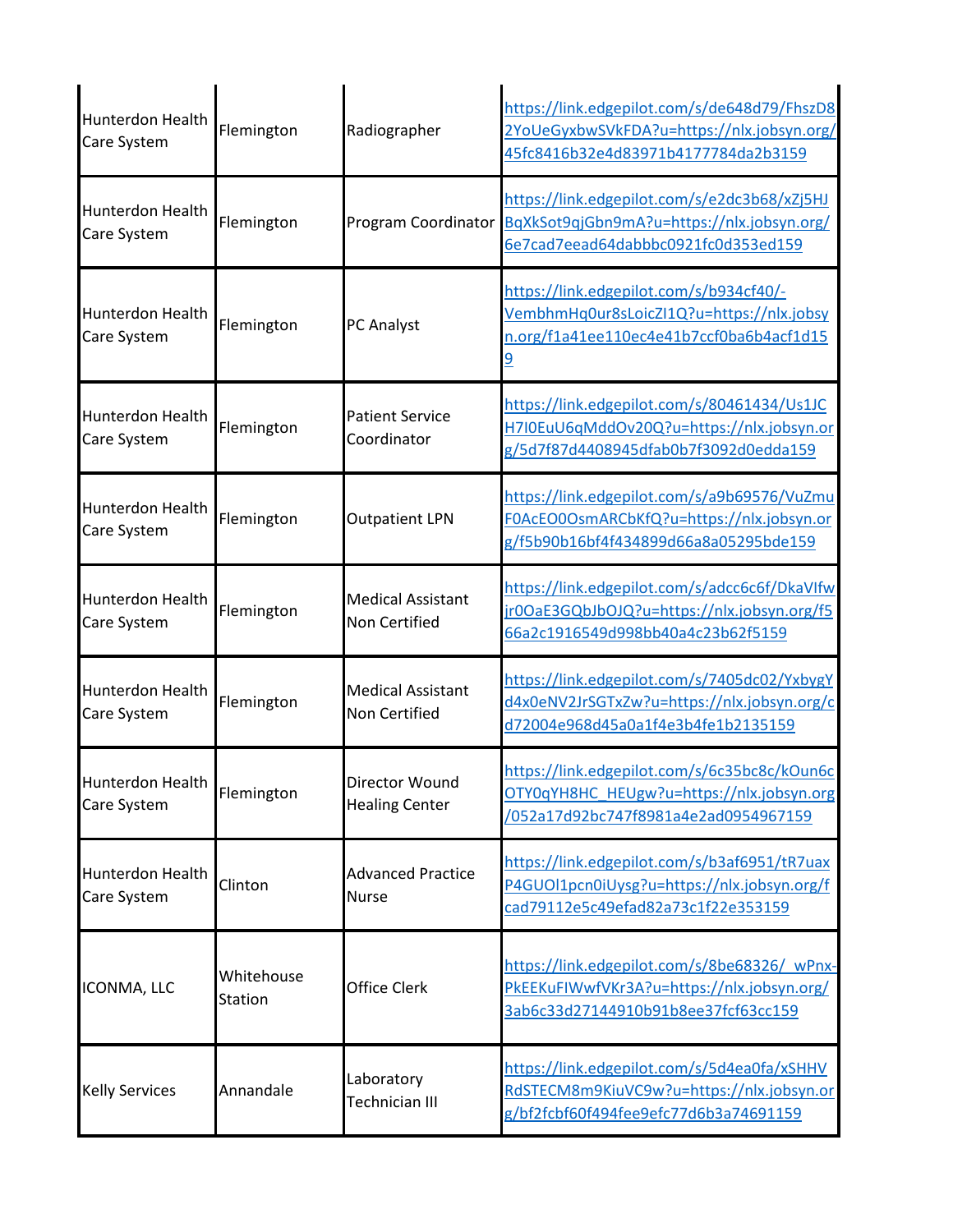| <b>Kelly Services</b>                                     | Annandale  | Laboratory<br>Technician                           | https://link.edgepilot.com/s/8f49021c/7GLfoa<br>7ITk2KKq752jI7Jw?u=https://nlx.jobsyn.org/67<br>ba6070c1ef4a99886a5340166b58f2159     |
|-----------------------------------------------------------|------------|----------------------------------------------------|---------------------------------------------------------------------------------------------------------------------------------------|
| KinderCare<br><b>Education LLC</b>                        | Flemington | Teachers at<br>KinderCare at<br>Flemington         | https://link.edgepilot.com/s/2b95da69/jYtbjZK<br>f6Uaq3YkGA5deOg?u=https://nlx.jobsyn.org/7<br>8dd868326064a0d81f9a003c613b00d159     |
| Kohl's                                                    | Flemington | Part-Time Stockroom<br><b>Operations Associate</b> | https://link.edgepilot.com/s/569467b7/JKPsl-<br>dcpU 2XCCq-<br>eR1mg?u=https://nlx.jobsyn.org/3cef4e00ef3b<br>48bd83c83671a641071b159 |
| Lambert<br>Landscaping                                    | Annandale  | Landscape Laborers                                 |                                                                                                                                       |
| Liberty Stone &<br>Aggregates -<br>Clinton Quarry,<br>LLC | Clinton    | Quarry<br>Laborer/Operator                         | https://link.edgepilot.com/s/7756519d/OldULf<br>ibYkgnUYKMNFulkw?u=https://nlx.jobsyn.org/<br>16ded4faf72e46f2ad71070efda39ddb159     |
| Lowe's                                                    | Flemington | <b>Merchandising Part</b><br><b>Time Days</b>      | https://link.edgepilot.com/s/51d6fa62/Jet 8U<br>9Lx0KIKrBVDiS3WQ?u=https://nlx.jobsyn.org/7<br>690ae29b6d84062b5d663b1acdf0eec159     |
| Lowe's                                                    | Flemington | FT-Cashier-Day                                     | https://link.edgepilot.com/s/a263fe9f/3nToJtr<br>e4UyUAB0_KUo_WA?u=https://nlx.jobsyn.org/<br>be69ac8b4f0340a4bc12580db07bff0e159     |
| Magna-Power<br>Electronics, Inc.                          | Flemington | Transformer<br>Assembler                           | https://link.edgepilot.com/s/6788a01a/STouhv<br>OOyEK3ltY3LikNuw?u=https://nlx.jobsyn.org/b<br>0cb792a15a241b7a92b2f20cc470748159     |
| Magna-Power<br>Electronics, Inc.                          | Flemington | <b>Stock Room Clerk</b>                            | https://link.edgepilot.com/s/a488b8b9/dJsB9d<br>DbNkSk58bfqHfDlw?u=https://nlx.jobsyn.org/d<br>b6c303135954b0f9ab7fa94eed5982d159     |
| Magna-Power<br>Electronics, Inc.                          | Flemington | Software Developer                                 | https://link.edgepilot.com/s/3cd0632d/rV9648<br>YVyEyLBiQegKjMBw?u=https://nlx.jobsyn.org/<br>207b0bde91824085b77aace09ac46c10159     |
| Magna-Power<br>Electronics, Inc.                          | Flemington | <b>Sheet Metal</b><br>Fabricator                   | https://link.edgepilot.com/s/c03ba527/54f5W<br>WXi7ECw4YxGhlQl6w?u=https://nlx.jobsyn.org<br>/93da2e303c074a9a9e32e8c553bb9072159     |
| Magna-Power<br>Electronics, Inc.                          | Flemington | Production<br>Assembler                            | https://link.edgepilot.com/s/48aa2c71/yaH-<br>9gmPzEuNaLGT8i-<br>8cw?u=https://nlx.jobsyn.org/083f88338b714<br>a3cb550c0607ea21a05159 |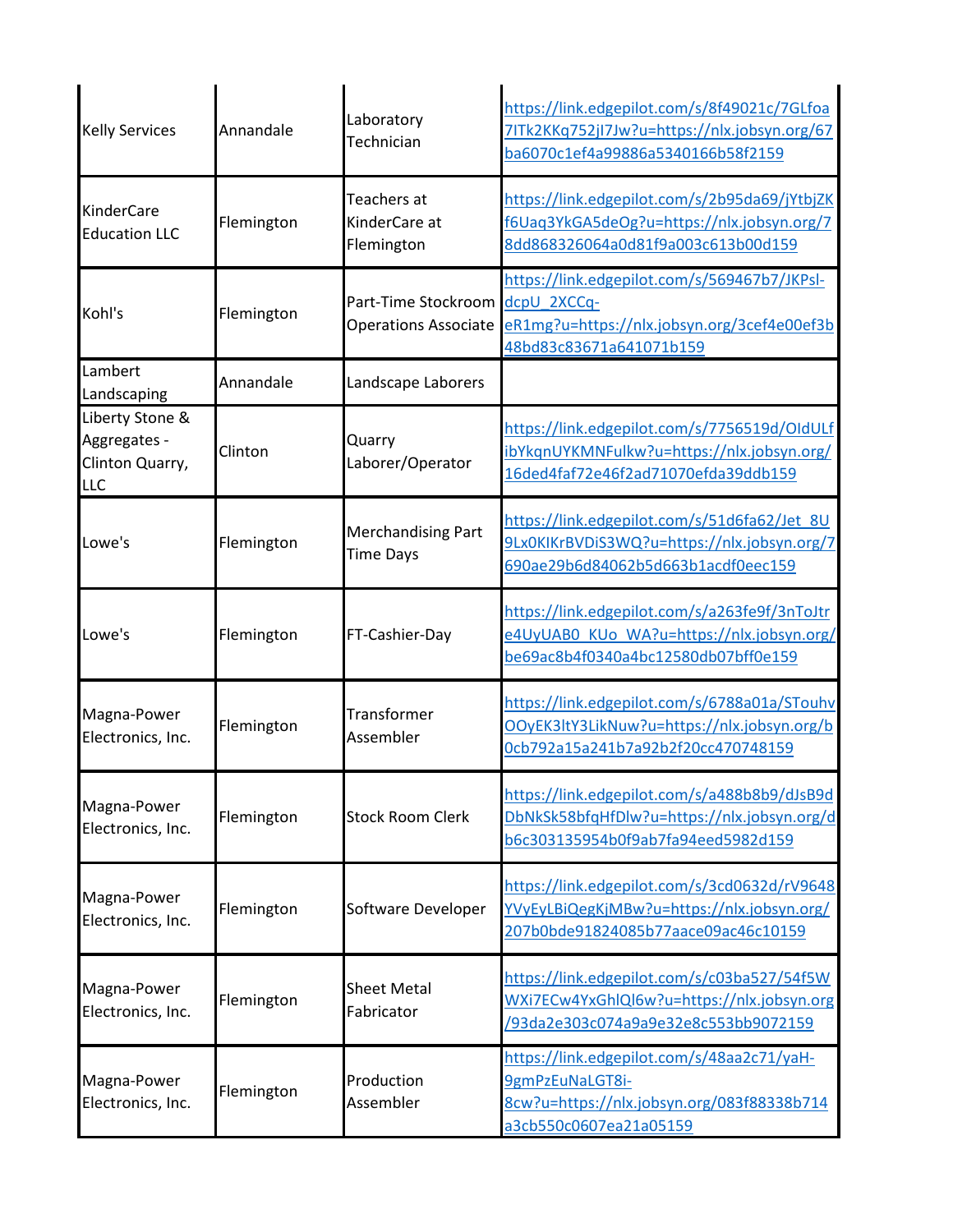| Magna-Power<br>Electronics, Inc.                             | Flemington | <b>Electronic Test</b><br>Technician            | https://link.edgepilot.com/s/06ecf24d/XR17gu<br>Thr0q0evVNrrnj4A?u=https://nlx.jobsyn.org/9<br>a15a80f8b2649349ba2480adf7a839d159     |
|--------------------------------------------------------------|------------|-------------------------------------------------|---------------------------------------------------------------------------------------------------------------------------------------|
| Mallinckrodt<br>Pharmaceuticals                              | Hampton    | <b>Quality Operations</b><br>Manager            | https://link.edgepilot.com/s/8af8142c/-zq-<br>NxSpq0OeCSdVnLApmg?u=https://nlx.jobsyn.o<br>rg/a924d5ca06e4483ba11a6e66a2e9232f159     |
| Mallinckrodt<br>Pharmaceuticals                              | Hampton    | Director, Value and<br><b>Access Marketing</b>  | https://link.edgepilot.com/s/c76c85bf/AfyGR2<br>eHu0mlnfZ-<br>LrahaA?u=https://nlx.jobsyn.org/9c42fc9bb7a3<br>4b9d8d7e55aeecd0c086159 |
| Mallinckrodt<br>Pharmaceuticals                              | Hampton    | Director, Value and<br><b>Access Marketing</b>  | https://link.edgepilot.com/s/5d717888/MKOEl<br>UwhkaX WQO-<br>KGdqQ?u=https://nlx.jobsyn.org/432c77bfaf73<br>49eb869df7192dcdda9e159  |
| Marriott                                                     | Lebanon    | Server                                          | https://link.edgepilot.com/s/2dd9270f/RXnJG<br>QLDki8mRGVF_0sug?u=https://nlx.jobsyn.org/<br>9feb0a3ab7b047568c5f44489cc3754e159      |
| Marriott                                                     | Lebanon    | <b>Night Auditor</b>                            | https://link.edgepilot.com/s/5c2fb729/UjPVv6<br>v8IUaTSupICnirAA?u=https://nlx.jobsyn.org/e1<br>1c51e17caa4343ace46083915dc126159     |
| Mavis Tires &<br>Brakes at Discount Clinton<br><b>Prices</b> |            | <b>Automotive Assistant</b><br>Service Managers | https://link.edgepilot.com/s/d5dfa357/2SOzg<br>9HeUCQz8Njt4dDng?u=https://nlx.jobsyn.org/<br>454b03c879054188b765c755b4599b3e159      |
| <b>New York Life</b><br>Insurance Co                         | Lebanon    | CVP - Development<br>Lead                       | https://link.edgepilot.com/s/31588d88/nGWZ<br>DsnQKkWBAiBHBj5glA?u=https://nlx.jobsyn.or<br>g/278e69cde9864aa596f96405564f7203159     |
| New York Life<br>llnsurance<br>Company                       | Lebanon    | CVP - Development<br>Lead                       | https://link.edgepilot.com/s/7874620d/4FUM<br>U VGSkgSwVVh230vqA?u=https://nlx.jobsyn.o<br>rg/ae3125de6c7346639308446fda40d946159     |
| Organon & Co.                                                | Lebanon    | Director - Privacy<br>Counsel                   | https://link.edgepilot.com/s/f651eb6e/dkrnW<br>9dbSUy5utjgOMf5 Q?u=https://nlx.jobsyn.org<br>/442a20c642cb4e1baf082150acf2eacd159     |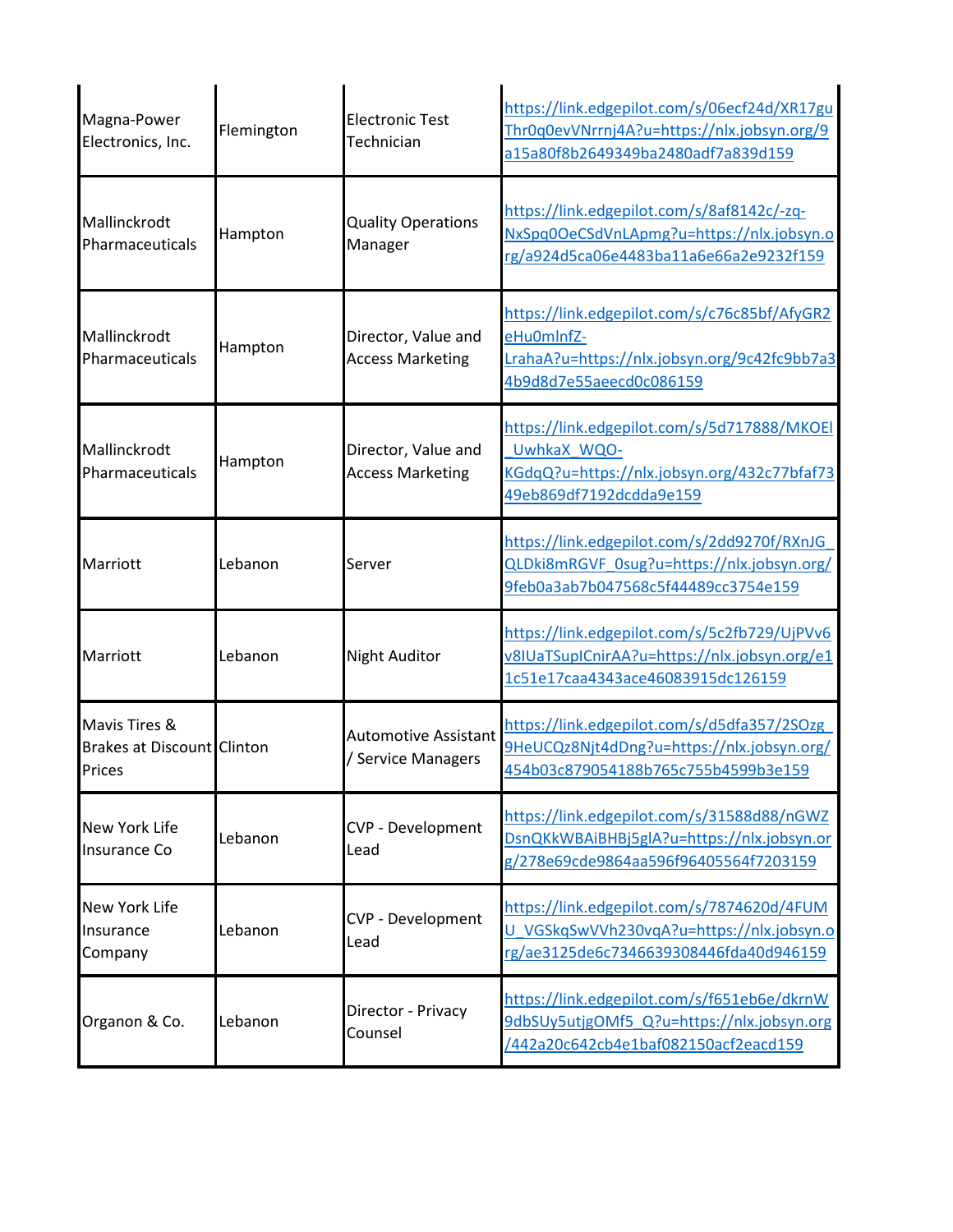| Organon & Co.        | Lebanon | Associate Director,<br>Research and<br>Development Quality<br>IT and Complex<br>Systems | https://link.edgepilot.com/s/e8dc8a7a/Ek24HJ<br>TSVkKaG9O s4DDg?u=https://nlx.jobsyn.org/<br>8bfe7b9cff9f4259a388cc0bf1f62e20159      |
|----------------------|---------|-----------------------------------------------------------------------------------------|---------------------------------------------------------------------------------------------------------------------------------------|
| <b>Pilot Company</b> | Hampton | Subway Sandwich<br>Artist                                                               | https://link.edgepilot.com/s/df3b952c/E9DZW<br>dGmJ0KW6tF73FHUZw?u=https://nlx.jobsyn.or<br>g/400e5ce792cb4c1ab126d6957ce40d8e159     |
| <b>Pilot Company</b> | Hampton | Subway Sandwich<br>Artist                                                               | https://link.edgepilot.com/s/588e17da/mlne7j<br>BLPkS5UblfoT-<br>Q5w?u=https://nlx.jobsyn.org/216e8578ad404<br>22591bb66e8d5440921159 |
| <b>Pilot Company</b> | Hampton | <b>Subway Cashier</b>                                                                   | https://link.edgepilot.com/s/a17429b7/m88gZ<br>MhoCEWy1Rg93mbGeA?u=https://nlx.jobsyn.<br>org/ecd5fd8086e84797926b4484df51523c159     |
| <b>Pilot Company</b> | Hampton | <b>Subway Cashier</b>                                                                   | https://link.edgepilot.com/s/d71cc172/1yrfvzU<br>dLEGC8heAfWQErQ?u=https://nlx.jobsyn.org/<br>11dc3014c1804f8cb4cf625b527f5992159     |
| <b>Pilot Company</b> | Hampton | Restaurant Manager -<br><b>Trainee</b>                                                  | https://link.edgepilot.com/s/022a15c5/uLcXnF<br>SuMEOiAbNAmSM5ww?u=https://nlx.jobsyn.o<br>rg/41733ec8e3454f58b27496c7848cbf0e159     |
| <b>Pilot Company</b> | Hampton | <b>Restaurant General</b><br>Manager - Trainee                                          | https://link.edgepilot.com/s/818506a3/Qqmnt<br>AG6 kuWv3a7rUzESw?u=https://nlx.jobsyn.or<br>g/d5b4bdb45edc4da8a3064f53c948fedb159     |
| <b>Pilot Company</b> | Hampton | Janitorial<br>Maintenance                                                               | https://link.edgepilot.com/s/b33ab455/Q2Wxj<br>FoETUq0bqHo-<br>NL6mw?u=https://nlx.jobsyn.org/c35fc5f8228<br>64f1abb5754be6156cd7c159 |
| <b>Pilot Company</b> | Hampton | Janitorial<br>Maintenance                                                               | https://link.edgepilot.com/s/9149f038/lslFE-H-<br>ROuCSCM68tE2ug?u=https://nlx.jobsyn.org/c5<br>d72b4b489a42b8974bd27c8dfc2262159     |
| <b>Pilot Company</b> | Hampton | General Manager -<br>Trainee                                                            | https://link.edgepilot.com/s/7b68511c/v8fwhz<br>OKEqf0QSx-h-<br>KA?u=https://nlx.jobsyn.org/3d3b3964aba84<br>170a72b2711e727c4a3159   |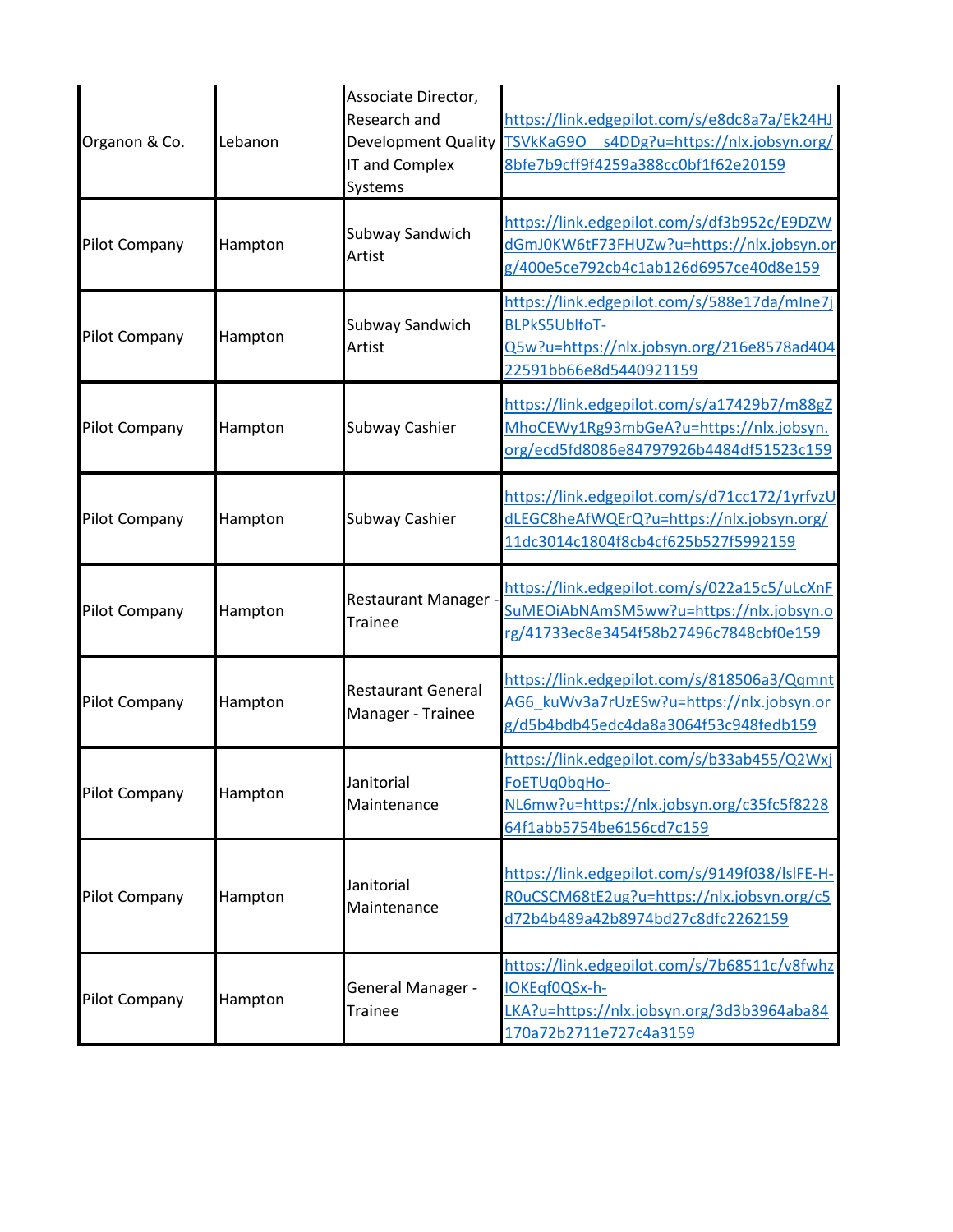|                      |            | General Manager -         | https://link.edgepilot.com/s/8fbcee69/1d340S<br>2vY0iJEsk-                                                                            |
|----------------------|------------|---------------------------|---------------------------------------------------------------------------------------------------------------------------------------|
| <b>Pilot Company</b> | Hampton    | <b>Trainee</b>            | KSzjjQ?u=https://nlx.jobsyn.org/bf1e0eaa54ee<br>4248b4750bd434ae6248159                                                               |
| <b>Pilot Company</b> | Hampton    | <b>Fuel Attendant</b>     | https://link.edgepilot.com/s/d589395a/FRe7sl-<br>NdUi1UJdJlREcFg?u=https://nlx.jobsyn.org/5be<br>24ff201b54ab496aedb5fe4302cdb159     |
| <b>Pilot Company</b> | Hampton    | <b>Fuel Attendant</b>     | https://link.edgepilot.com/s/4ffce4ac/W6H74Z<br>KbZEm3HQhUIXgZ g?u=https://nlx.jobsyn.org/<br>e3ed3fb3fde04a56bf6acf49a37c0aa2159     |
| Pilot Company        | Hampton    | Deli Baker                | https://link.edgepilot.com/s/45f4b4fe/4WYym<br>WrAnEuHTEFa6Zh1AA?u=https://nlx.jobsyn.or<br>g/6027881023644db0ab3404f176a0315b159     |
| Pilot Company        | Hampton    | Deli Baker                | https://link.edgepilot.com/s/2c545192/55X-<br>YqRH7UeiRK08-<br>nDN g?u=https://nlx.jobsyn.org/64d99e4f947<br>24d50953a7cd02a5c0e5b159 |
| Pilot Company        | Hampton    | Coffee Attendant          | https://link.edgepilot.com/s/f23b6f68/0u AAD<br>Vke0eUjYKSKYXtww?u=https://nlx.jobsyn.org/<br>eb3ce639175f414eacbd45a1eac79700159     |
| <b>Pilot Company</b> | Hampton    | Cashier                   | https://link.edgepilot.com/s/c53e9d27/yXV1l2<br>cnTUK4tvxdFgSGrQ?u=https://nlx.jobsyn.org/7<br>f3859b1f20e441cbc1c7bee658a95fa159     |
| <b>Pilot Company</b> | Hampton    | Cashier                   | https://link.edgepilot.com/s/3e17fa55/Cmkn4i<br>b4lEe3sEfSkJYlZw?u=https://nlx.jobsyn.org/ea2<br>25f858e034405ad34c97a57d032b8159     |
| <b>Pilot Company</b> | Bloomsbury | Subway Sandwich<br>Artist | https://link.edgepilot.com/s/859288f7/DVM79<br>XU6PECGUMBesY 09g?u=https://nlx.jobsyn.or<br>g/51b7ec7322794dada63e2f3531834f0a159     |
| <b>Pilot Company</b> | Bloomsbury | Subway Cashier            | https://link.edgepilot.com/s/8214f263/4Kxw<br>KyncUWR3rLMN87STQ?u=https://nlx.jobsyn.or<br>g/7be1ed30237842949e27d15b4962b0a4159      |
| <b>Pilot Company</b> | Bloomsbury | Janitorial<br>Maintenance | https://link.edgepilot.com/s/b3826eb3/Dak7j3<br>mpzEKxdpyVrHGJ3A?u=https://nlx.jobsyn.org/<br>cba8948d962c49f98163460488f72633159     |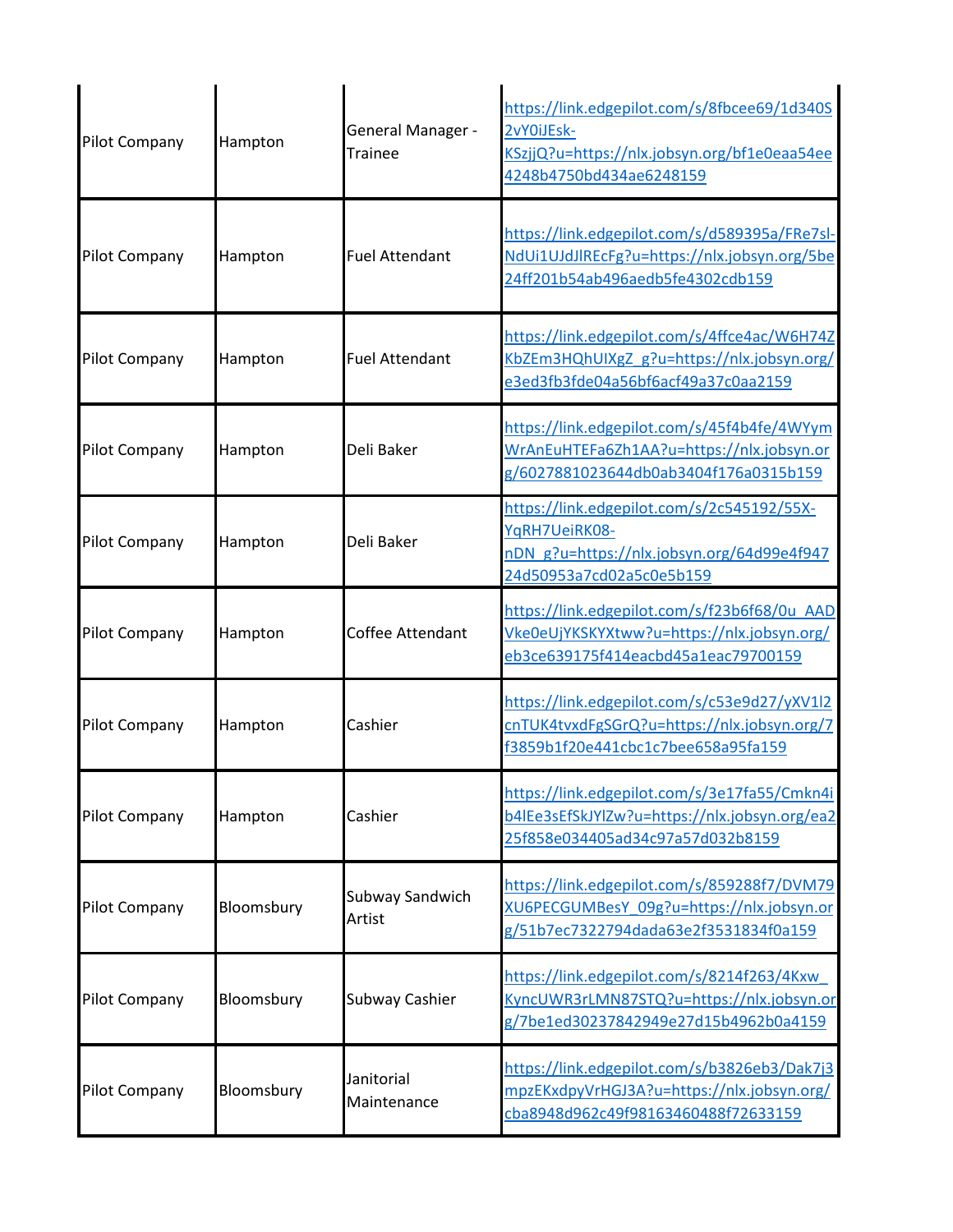| <b>Pilot Company</b>     | Bloomsbury | <b>Fuel Attendant</b>                              | https://link.edgepilot.com/s/656335c2/TU5yh<br>9-<br>vgkOibMK1psomDg?u=https://nlx.jobsyn.org/7<br>17d94c13098482c86fdfa6057a68770159 |
|--------------------------|------------|----------------------------------------------------|---------------------------------------------------------------------------------------------------------------------------------------|
| <b>Pilot Company</b>     | Bloomsbury | Coffee Attendant                                   | https://link.edgepilot.com/s/d4a3bc66/WBkk7<br>9riZ0e9Fljcs3JZtw?u=https://nlx.jobsyn.org/e7<br>143b3a5063476499a6080f571b5380159     |
| Pilot Company            | Bloomsbury | Cashier                                            | https://link.edgepilot.com/s/f94ec85f/8_m9Ok<br>LcIOeEIBZPIXsVKg?u=https://nlx.jobsyn.org/95<br>a656fbd2594b03ab72d502f1d39ca1159     |
| <b>PNC</b>               | Flemington | <b>Full-time Teller</b>                            | https://link.edgepilot.com/s/c1745e26/N5 UV<br>SHFZUCIY0B75cNq3g?u=https://nlx.jobsyn.org/<br>d5cd2924ac35453186688c52aa5b8157159     |
| <b>PNC</b>               | Flemington | <b>Branch Banker</b>                               | https://link.edgepilot.com/s/d866c5b6/6FceBd<br>5hHUKGiyu9k5vN5Q?u=https://nlx.jobsyn.org/<br>c826c69fd1144da8b9a439f3187be3c5159     |
| <b>Republic Services</b> | Clinton    | <b>Collections Specialist</b>                      | https://link.edgepilot.com/s/dcad59a6/-<br>4JklR17cUGiEaSsgrIAFA?u=https://nlx.jobsyn.o<br>rg/95d171ead21549e2a85995dbabdf7301159     |
| Rinchem<br>Company, Inc. | Flemington | Management Trainee<br>24                           | https://link.edgepilot.com/s/015ad1c5/9KLQd<br>odYBUW6a3QWBoGOBw?u=https://nlx.jobsyn<br>.org/c588fbee7cca42db8839526b4a6482e215      |
| Rinchem<br>Company, Inc. | Flemington | <b>CGLT - Driver OTR</b><br>East 80                | https://link.edgepilot.com/s/309da767/2rbxNII<br>6V0iyy2DV-<br>o5qJg?u=https://nlx.jobsyn.org/ac1646c71314<br>4e3ba04fef8fb7cec4fd159 |
| <b>Robert Half</b>       | Bloomsbury | Desktop Support<br>Specialist                      | https://link.edgepilot.com/s/d4e55a1a/3AAs0<br>ps4ekKC5siwhSQJcQ?u=https://nlx.jobsyn.org/<br>e3ae7335a5634333bc24b5f663235e28159     |
| <b>Staples</b>           | Flemington | <b>Retail Sales</b><br><b>Technology Associate</b> | https://link.edgepilot.com/s/b5623b35/vS98lts<br>YwUillVIV JmuUw?u=https://nlx.jobsyn.org/ea<br>97f64ee0c8402fb18cb86e4b83b99b159     |
| <b>Staples</b>           | Flemington | <b>Retail Sales Print</b><br>Associate             | https://link.edgepilot.com/s/07006142/8I Ect<br>BwD0yRgR2wP0kIcQ?u=https://nlx.jobsyn.org/<br>37cda148e2794420b7736cd758623595159     |